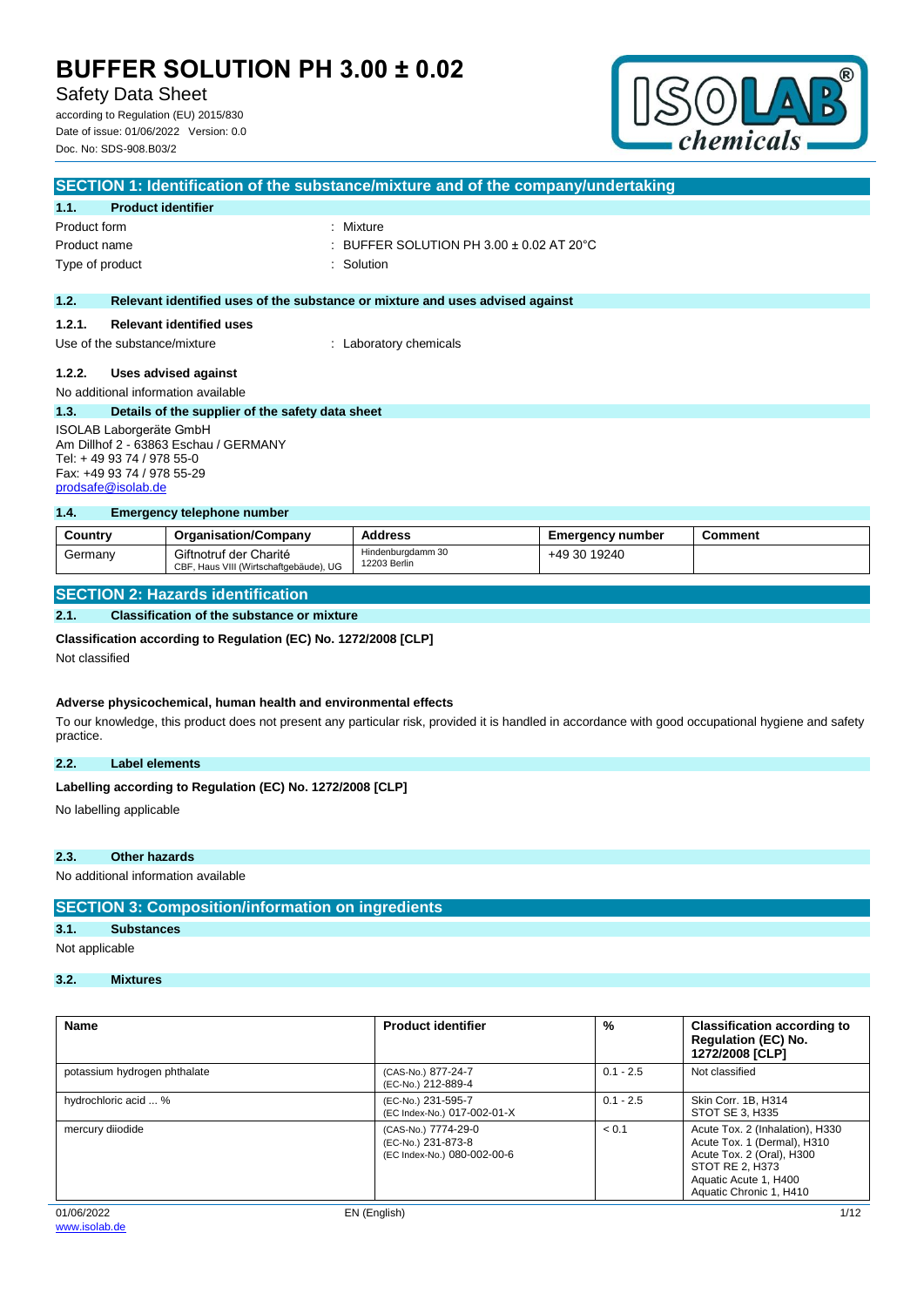# Safety Data Sheet

according to Regulation (EU) 2015/830 Date of issue: 01/06/2022 Version: 0.0 Doc. No: SDS-908.B03/2



| potassium iodide                      | (CAS-No.) 7681-11-0<br>(EC-No.) 231-659-4                                | < 0.1 | Not classified                                                                                                                            |
|---------------------------------------|--------------------------------------------------------------------------|-------|-------------------------------------------------------------------------------------------------------------------------------------------|
| <b>Specific concentration limits:</b> |                                                                          |       |                                                                                                                                           |
| Name                                  | <b>Product identifier</b>                                                |       | <b>Specific concentration limits</b>                                                                                                      |
| hydrochloric acid  %                  | (EC-No.) 231-595-7<br>(EC Index-No.) 017-002-01-X                        |       | (C > = 10) STOT SE 3, H335<br>(10 = < C < 25) Eye Irrit. 2, H319<br>(10 = < C < 25) Skin Irrit. 2, H315<br>(C > = 25) Skin Corr. 1B, H314 |
| mercury diiodide                      | (CAS-No.) 7774-29-0<br>(EC-No.) 231-873-8<br>(EC Index-No.) 080-002-00-6 |       | $(C \ge 0.1)$ STOT RE 2, H373                                                                                                             |

### Full text of H-statements: see section 16

|                                               | <b>SECTION 4: First aid measures</b>                        |                                                                                                                                                              |  |
|-----------------------------------------------|-------------------------------------------------------------|--------------------------------------------------------------------------------------------------------------------------------------------------------------|--|
| 4.1.                                          | Description of first aid measures                           |                                                                                                                                                              |  |
|                                               | First-aid measures after inhalation                         | : Remove person to fresh air and keep comfortable for breathing.                                                                                             |  |
| First-aid measures after skin contact         |                                                             | Wash skin with plenty of water.                                                                                                                              |  |
|                                               | First-aid measures after eye contact                        | Rinse eyes with water as a precaution.                                                                                                                       |  |
|                                               | First-aid measures after ingestion                          | Call a poison center or a doctor if you feel unwell.                                                                                                         |  |
| 4.2.                                          | Most important symptoms and effects, both acute and delayed |                                                                                                                                                              |  |
|                                               | No additional information available                         |                                                                                                                                                              |  |
| 4.3.                                          |                                                             | Indication of any immediate medical attention and special treatment needed                                                                                   |  |
| Treat symptomatically.                        |                                                             |                                                                                                                                                              |  |
|                                               | <b>SECTION 5: Firefighting measures</b>                     |                                                                                                                                                              |  |
| 5.1.                                          | <b>Extinguishing media</b>                                  |                                                                                                                                                              |  |
|                                               | Suitable extinguishing media                                | : Water spray. Dry powder. Foam. Carbon dioxide.                                                                                                             |  |
| 5.2.                                          | Special hazards arising from the substance or mixture       |                                                                                                                                                              |  |
| fire                                          | Hazardous decomposition products in case of                 | : Toxic fumes may be released.                                                                                                                               |  |
| 5.3.                                          | <b>Advice for firefighters</b>                              |                                                                                                                                                              |  |
|                                               | Protection during firefighting                              | : Do not attempt to take action without suitable protective equipment. Self-contained breathing<br>apparatus. Complete protective clothing.                  |  |
| <b>SECTION 6: Accidental release measures</b> |                                                             |                                                                                                                                                              |  |
| 6.1.                                          |                                                             | Personal precautions, protective equipment and emergency procedures                                                                                          |  |
| 6.1.1.                                        | For non-emergency personnel                                 |                                                                                                                                                              |  |
| <b>Emergency procedures</b>                   |                                                             | : Ventilate spillage area.                                                                                                                                   |  |
| 6.1.2.                                        | For emergency responders                                    |                                                                                                                                                              |  |
| Protective equipment                          |                                                             | Do not attempt to take action without suitable protective equipment. For further information<br>refer to section 8: "Exposure controls/personal protection". |  |
| 6.2.                                          | <b>Environmental precautions</b>                            |                                                                                                                                                              |  |
|                                               | Avoid release to the environment.                           |                                                                                                                                                              |  |
| 6.3.                                          | Methods and material for containment and cleaning up        |                                                                                                                                                              |  |
| Methods for cleaning up                       |                                                             | : Take up liquid spill into absorbent material.                                                                                                              |  |
| Other information                             |                                                             | Dispose of materials or solid residues at an authorized site.                                                                                                |  |
| 6.4.                                          | Reference to other sections                                 |                                                                                                                                                              |  |
|                                               | For further information refer to section 13.                |                                                                                                                                                              |  |
|                                               | <b>SECTION 7: Handling and storage</b>                      |                                                                                                                                                              |  |
| 7.1.                                          | <b>Precautions for safe handling</b>                        |                                                                                                                                                              |  |
|                                               | Precautions for safe handling                               | Ensure good ventilation of the work station. Wear personal protective equipment.                                                                             |  |
| Hygiene measures                              |                                                             | Do not eat, drink or smoke when using this product. Always wash hands after handling the<br>product.                                                         |  |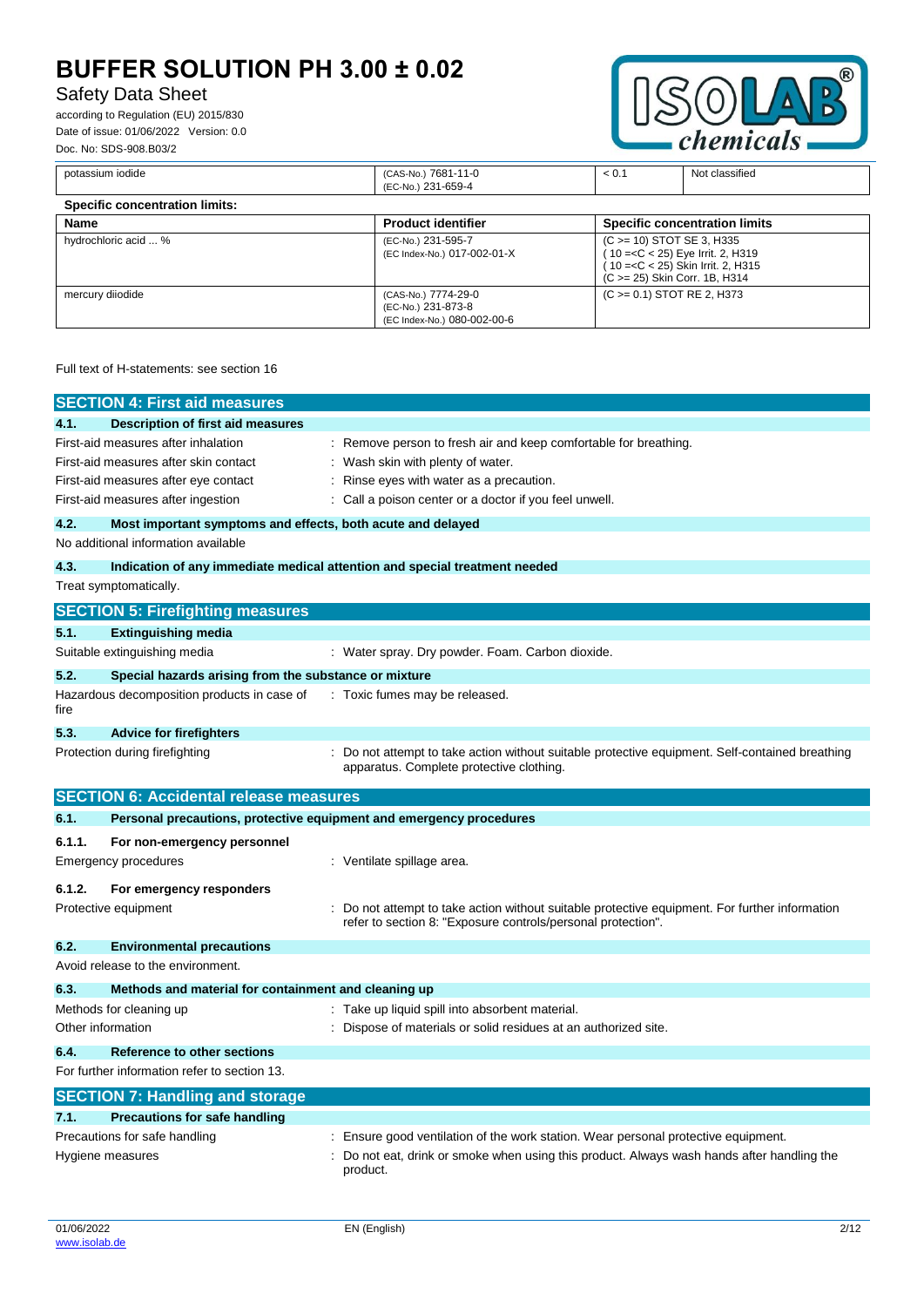# Safety Data Sheet

according to Regulation (EU) 2015/830 Date of issue: 01/06/2022 Version: 0.0 Doc. No: SDS-908.B03/2



### **7.2. Conditions for safe storage, including any incompatibilities**

Storage conditions **Storage conditions** : Store in a well-ventilated place. Keep cool.

### **7.3. Specific end use(s)**

No additional information available

# **SECTION 8: Exposure controls/personal protection**

# **8.1. Control parameters**

| hydrochloric acid  % |                                                                             |                                                                                                                                                                                     |
|----------------------|-----------------------------------------------------------------------------|-------------------------------------------------------------------------------------------------------------------------------------------------------------------------------------|
| EU                   | Local name                                                                  | Hydrogen chloride                                                                                                                                                                   |
| EU                   | IOELV TWA (mg/m <sup>3</sup> )                                              | $8 \text{ mg/m}^3$                                                                                                                                                                  |
| EU                   | IOELV TWA (ppm)                                                             | 5 ppm                                                                                                                                                                               |
| EU                   | IOELV STEL (mg/m <sup>3</sup> )                                             | $15$ mg/m <sup>3</sup>                                                                                                                                                              |
| EU                   | IOELV STEL (ppm)                                                            | 10 ppm                                                                                                                                                                              |
| Austria              | Local name                                                                  | Chlorwasserstoff                                                                                                                                                                    |
| Austria              | $MAK$ (mg/m <sup>3</sup> )                                                  | $8 \text{ mg/m}^3$                                                                                                                                                                  |
| Austria              | MAK (ppm)                                                                   | 5 ppm                                                                                                                                                                               |
| Austria              | MAK Short time value (mg/m <sup>3</sup> )                                   | 15 mg/ $m3$                                                                                                                                                                         |
| Austria              | MAK Short time value (ppm)                                                  | 10 ppm                                                                                                                                                                              |
| Belgium              | Local name                                                                  | Hydrogène (chlorure d') # Waterstofchloride                                                                                                                                         |
| Belgium              | Limit value (mg/m <sup>3</sup> )                                            | $8$ mg/m <sup>3</sup>                                                                                                                                                               |
| Belgium              | Limit value (ppm)                                                           | 5 ppm                                                                                                                                                                               |
| Belgium              | Short time value (mg/m <sup>3</sup> )                                       | 15 mg/ $m3$                                                                                                                                                                         |
| Belgium              | Short time value (ppm)                                                      | 10 ppm                                                                                                                                                                              |
| <b>Bulgaria</b>      | Local name                                                                  | Хлороводород                                                                                                                                                                        |
| <b>Bulgaria</b>      | OEL TWA (mg/m <sup>3</sup> )                                                | $8 \text{ mg/m}^3$                                                                                                                                                                  |
| <b>Bulgaria</b>      | OEL TWA (ppm)                                                               | 5 ppm                                                                                                                                                                               |
| <b>Bulgaria</b>      | OEL STEL (mg/m <sup>3</sup> )                                               | 15 mg/ $m3$                                                                                                                                                                         |
| <b>Bulgaria</b>      | OEL STEL (ppm)                                                              | 10 ppm                                                                                                                                                                              |
| <b>Bulgaria</b>      | <b>Notes</b>                                                                | • (Химични агенти, за които са определени<br>гранични стойности във въздуха на работната<br>среда за Европейската общност)                                                          |
| Croatia              | Local name                                                                  | Vodikov klorid                                                                                                                                                                      |
| Croatia              | GVI (granična vrijednost izloženosti) (mg/m <sup>3</sup> )                  | $8$ mg/m $3$                                                                                                                                                                        |
| Croatia              | GVI (granična vrijednost izloženosti) (ppm)                                 | 5 ppm                                                                                                                                                                               |
| Croatia              | KGVI (kratkotrajna granična vrijednost izloženosti)<br>(mg/m <sup>3</sup> ) | 15 mg/ $m3$                                                                                                                                                                         |
| Croatia              | KGVI (kratkotrajna granična vrijednost izloženosti)<br>(ppm)                | 10 ppm                                                                                                                                                                              |
| Croatia              | Naznake (HR)                                                                | EU* (naznaka da se radi o tvarima za koje su utvrđene<br>indikativne granične vrijednosti izloženosti prema<br>Direktivi 2000/39/ EC (prva lista)); T (otrovno); C<br>(nagrizajuće) |
| Czech Republic       | Local name                                                                  | Chlorovodík                                                                                                                                                                         |
| Czech Republic       | Expoziční limity (PEL) (mg/m <sup>3</sup> )                                 | $8 \text{ mg/m}^3$                                                                                                                                                                  |
| Czech Republic       | Expoziční limity (PEL) (ppm)                                                | 5.43 ppm                                                                                                                                                                            |
| Czech Republic       | Expoziční limity (NPK-P) (mg/m <sup>3</sup> )                               | $15 \text{ mg/m}^3$                                                                                                                                                                 |
| Czech Republic       | Expoziční limity (NPK-P) (ppm)                                              | 10.19 ppm                                                                                                                                                                           |
| <b>Denmark</b>       | Local name                                                                  | Hydrogenchlorid (Chlorbrinte)                                                                                                                                                       |
| <b>Denmark</b>       | Grænseværdie (langvarig) (mg/m <sup>3</sup> )                               | $8 \text{ mg/m}^3$                                                                                                                                                                  |
| <b>Denmark</b>       | Grænseværdie (langvarig) (ppm)                                              | 5 ppm                                                                                                                                                                               |
| <b>Denmark</b>       | Anmærkninger (DK)                                                           | E (betyder, at stoffet har en EF-grænseværdi);<br>L (markerer, at grænseværdien er en loftværdi, som<br>ikke på noget tidspunkt må overskrides)                                     |
| Estonia              | Local name                                                                  | Vesinikkloriid                                                                                                                                                                      |
| Estonia              | OEL TWA (mg/m <sup>3</sup> )                                                | $8 \text{ mg/m}^3$                                                                                                                                                                  |
| Estonia              | OEL TWA (ppm)                                                               | 5 ppm                                                                                                                                                                               |
| 01/06/2022           | EN (English)                                                                | 3/12                                                                                                                                                                                |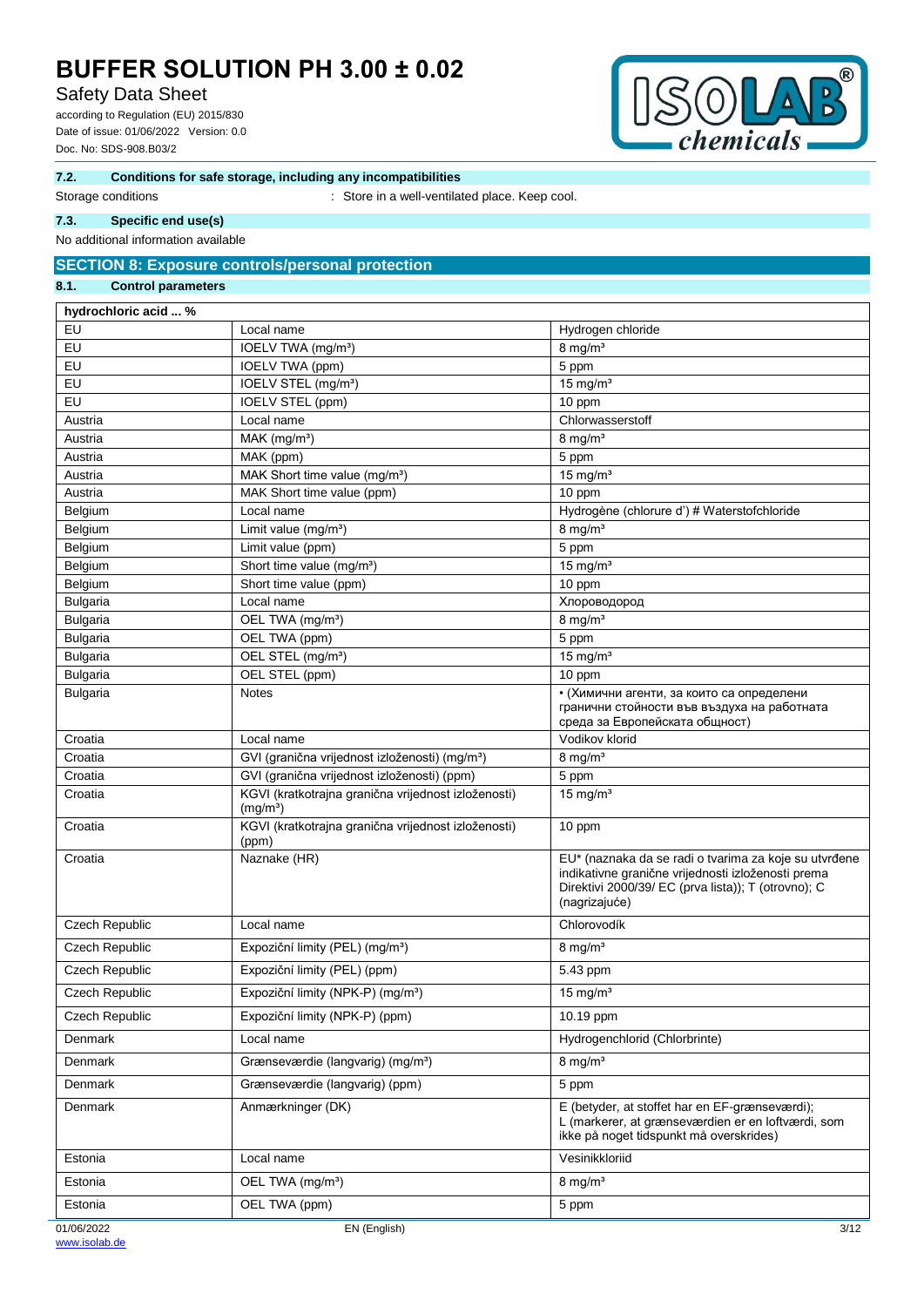Safety Data Sheet

according to Regulation (EU) 2015/830 Date of issue: 01/06/2022 Version: 0.0 Doc. No: SDS-908.B03/2



| hydrochloric acid  % |                                                                 |                                            |
|----------------------|-----------------------------------------------------------------|--------------------------------------------|
| Estonia              | OEL STEL (mg/m <sup>3</sup> )                                   | 15 mg/ $m3$                                |
| Estonia              | OEL STEL (ppm)                                                  | 10 ppm                                     |
| Finland              | Local name                                                      | Kloorivety, vedetön                        |
| Finland              | HTP-arvo (15 min)                                               | $7.6$ mg/m <sup>3</sup>                    |
| Finland              | HTP-arvo (15 min) (ppm)                                         | 5 ppm                                      |
| France               | Local name                                                      | Chlorure d'hydrogène (Acide chlorhydrique) |
| France               | $VLE$ (mg/m <sup>3</sup> )                                      | $7.6$ mg/m <sup>3</sup>                    |
| France               | VLE (ppm)                                                       | 5 ppm                                      |
| France               | Note (FR)                                                       | Valeurs règlementaires contraignantes      |
| Germany              | Local name                                                      | Hydrogenchlorid                            |
| Germany              | TRGS 900 Occupational exposure limit value (mg/m <sup>3</sup> ) | $3$ mg/m <sup>3</sup>                      |
| Germany              | TRGS 900 Occupational exposure limit value (ppm)                | 2 ppm                                      |
| Germany              | Remark (TRGS 900)                                               | DFG,EU,Y                                   |
| Gibraltar            | Eight hours mg/m3                                               | $8$ mg/m <sup>3</sup>                      |
| Gibraltar            | Eight hours ppm                                                 | 5 ppm                                      |
| Gibraltar            | Short-term mg/m3                                                | 15 mg/ $m3$                                |
| Gibraltar            | Short-term ppm                                                  | 10 ppm                                     |
| Gibraltar            | Name of agent                                                   | Hydrogen chloride                          |
| Greece               | OEL TWA (mg/m <sup>3</sup> )                                    | $7$ mg/m <sup>3</sup>                      |
| Greece               | OEL TWA (ppm)                                                   | 5 ppm                                      |
| Greece               | OEL STEL (mg/m <sup>3</sup> )                                   | $7$ mg/m <sup>3</sup>                      |
| Greece               | OEL STEL (ppm)                                                  | 5 ppm                                      |
| Hungary              | Local name                                                      | SÓSAV                                      |
| Hungary              | AK-érték                                                        | $8$ mg/m <sup>3</sup>                      |
| Hungary              | CK-érték                                                        | 16 mg/ $m3$                                |
| Hungary              | Megjegyzések (HU)                                               | i, m; EU1                                  |
| Ireland              | Local name                                                      | Hydrogen chloride                          |
| Ireland              | OEL (8 hours ref) (mg/m <sup>3</sup> )                          | $8 \text{ mg/m}^3$                         |
| Ireland              | OEL (8 hours ref) (ppm)                                         | 5 ppm                                      |
| Ireland              | OEL (15 min ref) (mg/m3)                                        | 15 mg/ $m3$                                |
| Ireland              | OEL (15 min ref) (ppm)                                          | 10 ppm                                     |
| Ireland              | Notes (IE)                                                      | <b>IOELV</b>                               |
| Italy                | Local name                                                      | Acido cloridrico                           |
| Italy                | OEL TWA (mg/m <sup>3</sup> )                                    | $8 \text{ mg/m}^3$                         |
| Italy                | OEL TWA (ppm)                                                   | 5 ppm                                      |
| Italy                | OEL STEL (mg/m <sup>3</sup> )                                   | 15 mg/ $m3$                                |
| Italy                | OEL STEL (ppm)                                                  | 10 ppm                                     |
| Latvia               | Local name                                                      | Hlorūdeņradis                              |
| Latvia               | OEL TWA (mg/m <sup>3</sup> )                                    | $8 \text{ mg/m}^3$                         |
| Latvia               | OEL TWA (ppm)                                                   | 5 ppm                                      |
| Latvia               | OEL STEL (mg/m <sup>3</sup> )                                   | 15 mg/ $m3$                                |
| Latvia               | OEL STEL (ppm)                                                  | 10 ppm                                     |
| Lithuania            | Local name                                                      | Vandenilio chloridas                       |
| Lithuania            | IPRV (mg/m <sup>3</sup> )                                       | $8$ mg/m <sup>3</sup>                      |
| Lithuania            | IPRV (ppm)                                                      | 5 ppm                                      |
| Lithuania            | TPRV (mg/m <sup>3</sup> )                                       | $15 \text{ mg/m}^3$                        |
| Lithuania            | TPRV (ppm)                                                      | 10 ppm                                     |
| Luxembourg           | Local name                                                      | Chlorure d'hydrogène                       |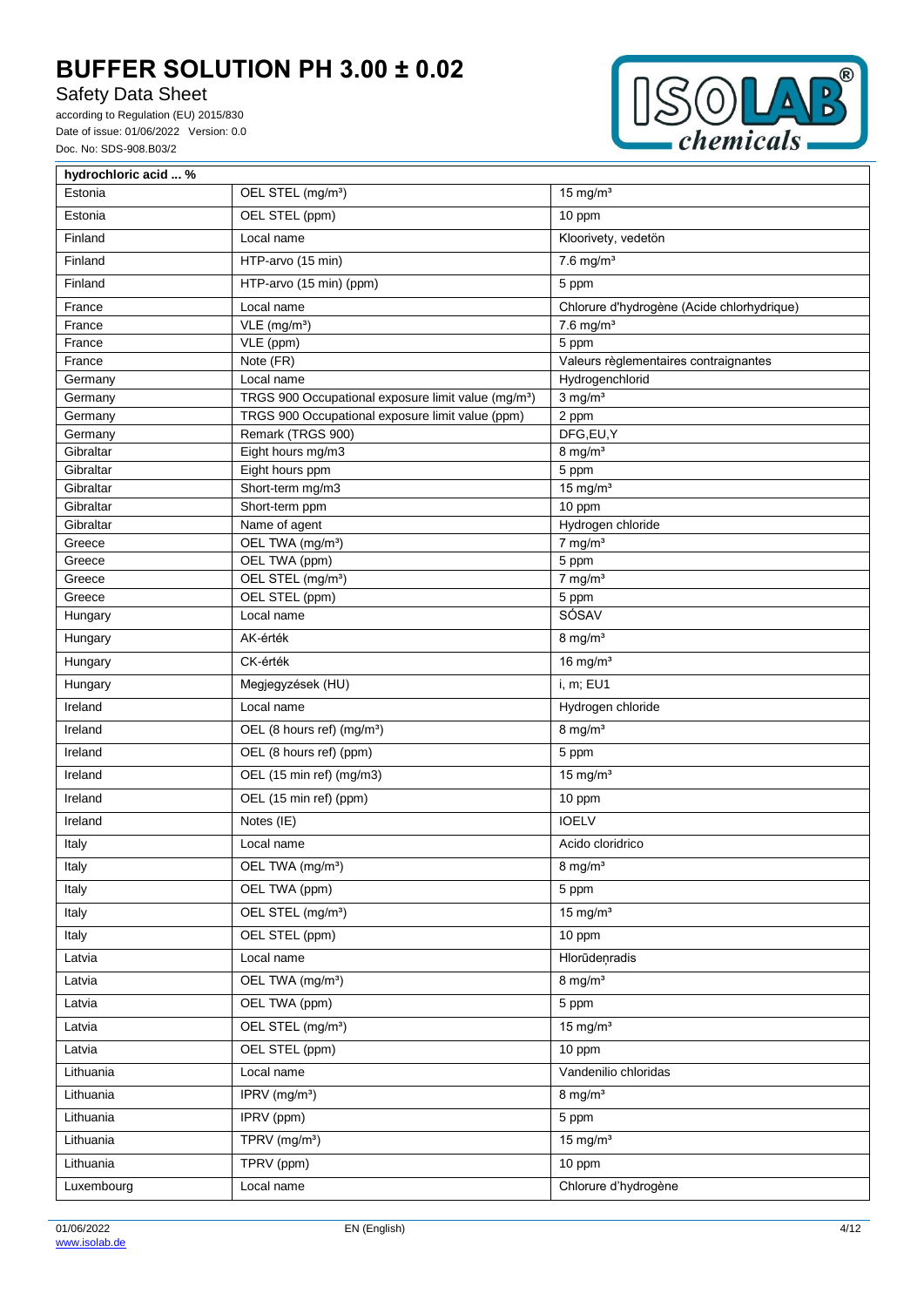# Safety Data Sheet

according to Regulation (EU) 2015/830 Date of issue: 01/06/2022 Version: 0.0 Doc. No: SDS-908.B03/2



| hydrochloric acid  % |                                                |                                                                                                                                                                                                                                                                                                                                                                                                                                                                                                                                    |
|----------------------|------------------------------------------------|------------------------------------------------------------------------------------------------------------------------------------------------------------------------------------------------------------------------------------------------------------------------------------------------------------------------------------------------------------------------------------------------------------------------------------------------------------------------------------------------------------------------------------|
| Luxembourg           | OEL TWA (mg/m <sup>3</sup> )                   | $8 \text{ mg/m}^3$                                                                                                                                                                                                                                                                                                                                                                                                                                                                                                                 |
| Luxembourg           | OEL TWA (ppm)                                  | 5 ppm                                                                                                                                                                                                                                                                                                                                                                                                                                                                                                                              |
| Luxembourg           | OEL STEL (mg/m <sup>3</sup> )                  | $15$ mg/m <sup>3</sup>                                                                                                                                                                                                                                                                                                                                                                                                                                                                                                             |
| Luxembourg           | OEL STEL (ppm)                                 | 10 ppm                                                                                                                                                                                                                                                                                                                                                                                                                                                                                                                             |
| Malta                | Local name                                     | Hydrogenchloride                                                                                                                                                                                                                                                                                                                                                                                                                                                                                                                   |
| Malta                | OEL TWA (mg/m <sup>3</sup> )                   | $8$ mg/m <sup>3</sup>                                                                                                                                                                                                                                                                                                                                                                                                                                                                                                              |
| Malta                | OEL TWA (ppm)                                  | 5 ppm                                                                                                                                                                                                                                                                                                                                                                                                                                                                                                                              |
| Malta                | OEL STEL (mg/m <sup>3</sup> )                  | $15 \text{ mg/m}^3$                                                                                                                                                                                                                                                                                                                                                                                                                                                                                                                |
| Malta                | OEL STEL (ppm)                                 | 10 ppm                                                                                                                                                                                                                                                                                                                                                                                                                                                                                                                             |
| Netherlands          | Local name                                     | Zoutzuur                                                                                                                                                                                                                                                                                                                                                                                                                                                                                                                           |
| Netherlands          | Grenswaarde TGG 8H (mg/m <sup>3</sup> )        | $8$ mg/m <sup>3</sup>                                                                                                                                                                                                                                                                                                                                                                                                                                                                                                              |
| Netherlands          | Grenswaarde TGG 15MIN (mg/m <sup>3</sup> )     | $15$ mg/m <sup>3</sup>                                                                                                                                                                                                                                                                                                                                                                                                                                                                                                             |
| Poland               | Local name                                     | Chlorowodór                                                                                                                                                                                                                                                                                                                                                                                                                                                                                                                        |
| Poland               | $\overline{\text{NDS}}$ (mg/m <sup>3</sup> )   | $5$ mg/m <sup>3</sup>                                                                                                                                                                                                                                                                                                                                                                                                                                                                                                              |
| Poland               | NDSCh (mg/m <sup>3</sup> )                     | $10$ mg/m <sup>3</sup>                                                                                                                                                                                                                                                                                                                                                                                                                                                                                                             |
| Portugal             | Local name                                     | Ácido clorídrico                                                                                                                                                                                                                                                                                                                                                                                                                                                                                                                   |
| Portugal             | OEL - Ceilings (ppm)                           | 2 ppm                                                                                                                                                                                                                                                                                                                                                                                                                                                                                                                              |
| Romania              | Local name                                     | Acid clorhidric                                                                                                                                                                                                                                                                                                                                                                                                                                                                                                                    |
| Romania              | OEL TWA (mg/m <sup>3</sup> )                   | $8$ mg/m <sup>3</sup>                                                                                                                                                                                                                                                                                                                                                                                                                                                                                                              |
| Romania<br>Romania   | OEL TWA (ppm)<br>OEL STEL (mg/m <sup>3</sup> ) | 5 ppm<br>$15$ mg/m <sup>3</sup>                                                                                                                                                                                                                                                                                                                                                                                                                                                                                                    |
| Romania              | OEL STEL (ppm)                                 | 10 ppm                                                                                                                                                                                                                                                                                                                                                                                                                                                                                                                             |
| Slovakia             | Local name                                     | Chlorovodík                                                                                                                                                                                                                                                                                                                                                                                                                                                                                                                        |
| Slovakia             | NPHV (priemerná) (mg/m <sup>3</sup> )          | $8$ mg/m <sup>3</sup>                                                                                                                                                                                                                                                                                                                                                                                                                                                                                                              |
| Slovakia             | NPHV (priemerná) (ppm)                         | 5 ppm                                                                                                                                                                                                                                                                                                                                                                                                                                                                                                                              |
| Slovakia             | OEL STEL (mg/m <sup>3</sup> )                  | $15$ mg/m <sup>3</sup>                                                                                                                                                                                                                                                                                                                                                                                                                                                                                                             |
| Slovakia             | OEL STEL (ppm)                                 | 10 ppm                                                                                                                                                                                                                                                                                                                                                                                                                                                                                                                             |
| Slovenia             | Local name                                     | vodikov klorid, brezvodni (klorovodik, brezvodni)                                                                                                                                                                                                                                                                                                                                                                                                                                                                                  |
| Slovenia             | OEL TWA (mg/m <sup>3</sup> )                   | $8 \text{ mg/m}^3$                                                                                                                                                                                                                                                                                                                                                                                                                                                                                                                 |
| Slovenia             | OEL TWA (ppm)                                  | 5 ppm                                                                                                                                                                                                                                                                                                                                                                                                                                                                                                                              |
| Slovenia             | OEL STEL (mg/m <sup>3</sup> )                  | 16 mg/ $m3$                                                                                                                                                                                                                                                                                                                                                                                                                                                                                                                        |
| Slovenia             | OEL STEL (ppm)                                 | 10 ppm                                                                                                                                                                                                                                                                                                                                                                                                                                                                                                                             |
| Spain                | Local name                                     | Cloruro de hidrógeno                                                                                                                                                                                                                                                                                                                                                                                                                                                                                                               |
| Spain                | VLA-ED (mg/m <sup>3</sup> )                    | $7.6$ mg/m <sup>3</sup>                                                                                                                                                                                                                                                                                                                                                                                                                                                                                                            |
| Spain                | VLA-ED (ppm)                                   | 5 ppm                                                                                                                                                                                                                                                                                                                                                                                                                                                                                                                              |
| Spain                | VLA-EC (mg/m <sup>3</sup> )                    | 15 mg/ $m3$                                                                                                                                                                                                                                                                                                                                                                                                                                                                                                                        |
| Spain                | VLA-EC (ppm)                                   | 10 ppm                                                                                                                                                                                                                                                                                                                                                                                                                                                                                                                             |
| Spain                | <b>Notes</b>                                   | VLI (Agente químico para el que la U.E. estableció en<br>su día un valor límite indicativo. Todos estos agentes<br>químicos figuran al menos en una de las directivas de<br>valores límite indicativos publicadas hasta ahora (ver<br>Anexo C. Bibliografía). Los estados miembros<br>disponen de un tiempo fijado en dichas directivas para<br>su transposición a los valores límites de cada país<br>miembro. Una vez adoptados, estos valores tienen la<br>misma validez que el resto de los valores adoptados<br>por el país). |
| Sweden               | Local name                                     | Saltsyra                                                                                                                                                                                                                                                                                                                                                                                                                                                                                                                           |
| Sweden               | nivågränsvärde (NVG) (mg/m <sup>3</sup> )      | $3$ mg/m <sup>3</sup><br>$3$ mg/m <sup>3</sup>                                                                                                                                                                                                                                                                                                                                                                                                                                                                                     |
| Sweden               | nivågränsvärde (NVG) (ppm)                     | 2 ppm<br>2 ppm                                                                                                                                                                                                                                                                                                                                                                                                                                                                                                                     |
| Sweden               | kortidsvärde (KTV) (mg/m <sup>3</sup> )        | $6$ mg/m <sup>3</sup><br>$6$ mg/m <sup>3</sup>                                                                                                                                                                                                                                                                                                                                                                                                                                                                                     |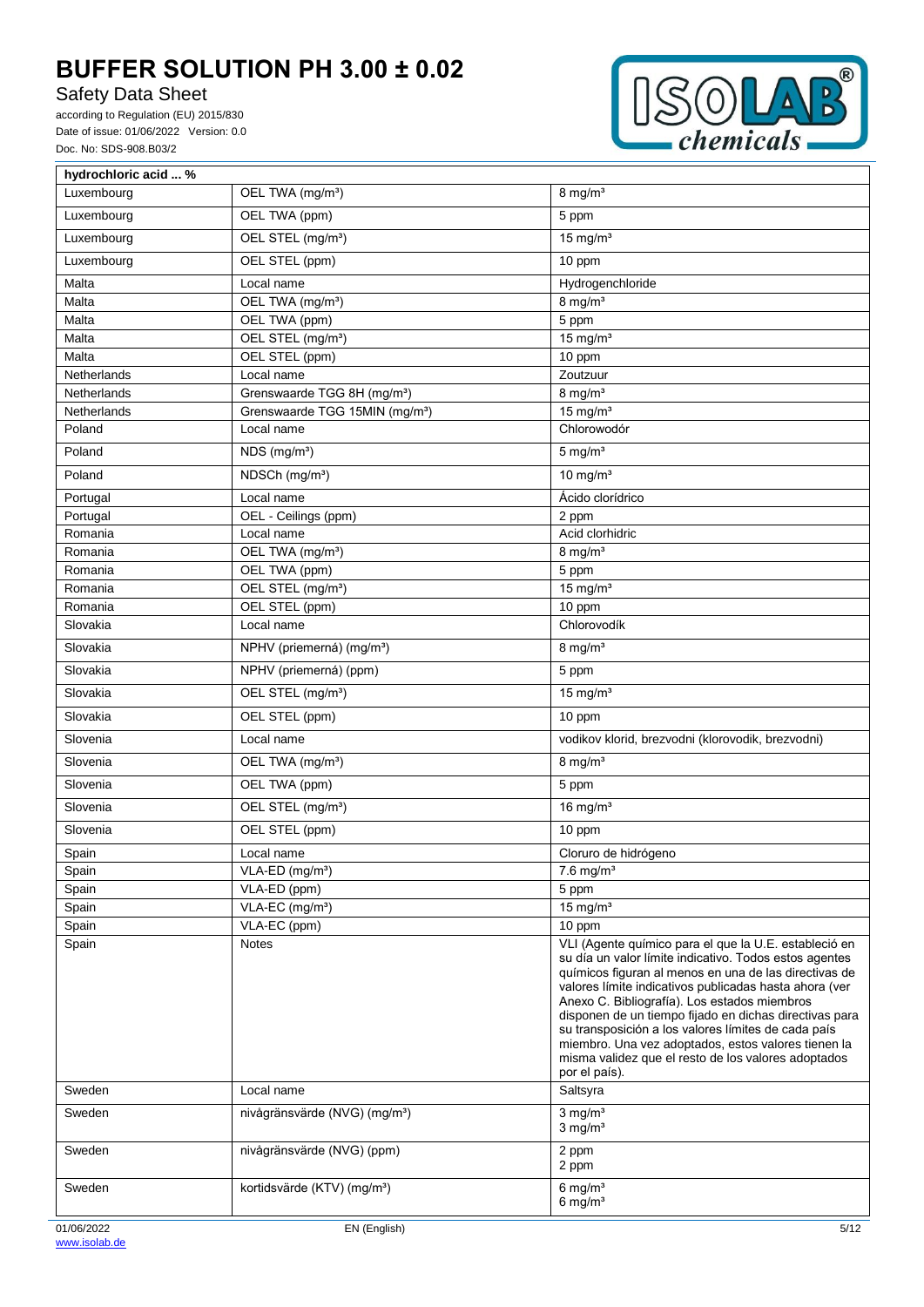Safety Data Sheet

according to Regulation (EU) 2015/830 Date of issue: 01/06/2022 Version: 0.0 Doc. No: SDS-908.B03/2



| hydrochloric acid  %         |                                         |                                                                                                                                                                                                                             |  |  |
|------------------------------|-----------------------------------------|-----------------------------------------------------------------------------------------------------------------------------------------------------------------------------------------------------------------------------|--|--|
| Sweden                       | kortidsvärde (KTV) (ppm)                | 4 ppm<br>4 ppm                                                                                                                                                                                                              |  |  |
| United Kingdom               | Local name                              | Hydrogen chloride                                                                                                                                                                                                           |  |  |
| United Kingdom               | WEL TWA (mg/m <sup>3</sup> )            | 2 mg/m <sup>3</sup> gas and aerosol mists                                                                                                                                                                                   |  |  |
| United Kingdom               | WEL TWA (ppm)                           | 1 ppm gas and aerosol mists                                                                                                                                                                                                 |  |  |
| United Kingdom               | WEL STEL (mg/m <sup>3</sup> )           | 8 mg/m <sup>3</sup> gas and aerosol mists                                                                                                                                                                                   |  |  |
| United Kingdom               | WEL STEL (ppm)                          | 5 ppm gas and aerosol mists                                                                                                                                                                                                 |  |  |
| Iceland                      | Local name                              | Vetnisklóríð (klórvetni)                                                                                                                                                                                                    |  |  |
| Iceland                      | OEL (15 min ref) (mg/m3)                | $8$ mg/m <sup>3</sup>                                                                                                                                                                                                       |  |  |
| Iceland                      | OEL (15 min ref) (ppm)                  | 5 ppm                                                                                                                                                                                                                       |  |  |
| <b>Russian Federation</b>    | Local name                              | Гидрохлорид                                                                                                                                                                                                                 |  |  |
| <b>Russian Federation</b>    | OEL Ceiling (mg/m <sup>3</sup> )        | $5 \text{ mg/m}^3$                                                                                                                                                                                                          |  |  |
| <b>Russian Federation</b>    | Remark (RU)                             | 2 класс опасности - высокоопасное; п (пары и/или<br>газы); О (вещества с остронаправленным<br>механизмом действия, требующие<br>автоматического контроля за их содержанием в<br>воздухе)                                    |  |  |
| Norway                       | Local name                              | Hydrogenklorid (Saltsyre)                                                                                                                                                                                                   |  |  |
| Norway                       | Grenseverdier (AN) (mg/m <sup>3</sup> ) | $7$ mg/m <sup>3</sup>                                                                                                                                                                                                       |  |  |
| Norway                       | Grenseverdier (AN) (ppm)                | 5 ppm                                                                                                                                                                                                                       |  |  |
| Norway                       | Merknader (NO)                          | T (Takverdi er en øyeblikksverdi som angir<br>maksimalkonsentrasjon av et kjemikalie i pustesonen<br>som ikke skal overskrides); E (EU har en veiledende<br>grenseverdi for stoffet)                                        |  |  |
| Switzerland                  | Local name                              | Chlorwasserstoff                                                                                                                                                                                                            |  |  |
| Switzerland                  | $MAK$ (mg/m <sup>3</sup> )              | $3 \text{ mg/m}^3$<br>$3$ mg/m <sup>3</sup>                                                                                                                                                                                 |  |  |
| Switzerland                  | MAK (ppm)                               | 2 ppm<br>2 ppm                                                                                                                                                                                                              |  |  |
| Switzerland                  | KZGW (mg/m <sup>3</sup> )               | $6$ mg/m <sup>3</sup><br>$6$ mg/m <sup>3</sup>                                                                                                                                                                              |  |  |
| Switzerland                  | KZGW (ppm)                              | 4 ppm<br>4 ppm                                                                                                                                                                                                              |  |  |
| Switzerland                  | Remark (CH)                             | SSc - OAWKTAN - DFG, NIOSH, OSHA                                                                                                                                                                                            |  |  |
| Turkey                       | Local name                              | Hidrojen klorür                                                                                                                                                                                                             |  |  |
| Turkey                       | OEL TWA (mg/m <sup>3</sup> )            | $8$ mg/m <sup>3</sup>                                                                                                                                                                                                       |  |  |
| Turkey                       | OEL TWA (ppm)                           | 5 ppm                                                                                                                                                                                                                       |  |  |
| Turkey                       | OEL STEL (mg/m <sup>3</sup> )           | 15 mg/m <sup>3</sup>                                                                                                                                                                                                        |  |  |
| Turkey                       | OEL STEL (ppm)                          | 10 ppm                                                                                                                                                                                                                      |  |  |
| Australia                    | Local name                              | Hydrogen chloride                                                                                                                                                                                                           |  |  |
| USA - ACGIH                  | Local name                              | Hydrogen chloride                                                                                                                                                                                                           |  |  |
| USA - ACGIH                  | ACGIH Ceiling (ppm)                     | 2 ppm                                                                                                                                                                                                                       |  |  |
| USA - ACGIH                  | Remark (ACGIH)                          | URT irr                                                                                                                                                                                                                     |  |  |
| USA - OSHA                   | Local name                              | Hydrogen chloride                                                                                                                                                                                                           |  |  |
| USA - OSHA                   | OSHA PEL (Ceiling) (mg/m <sup>3</sup> ) | $7 \text{ mg/m}^3$                                                                                                                                                                                                          |  |  |
| USA - OSHA                   | OSHA PEL (Ceiling) (ppm)                | 5 ppm                                                                                                                                                                                                                       |  |  |
| mercury diiodide (7774-29-0) |                                         |                                                                                                                                                                                                                             |  |  |
| EU                           | IOELV TWA (mg/m <sup>3</sup> )          | 0.02 mg/m <sup>3</sup> (Mercury, divalent inorganic compounds;<br>EU; Time-weighted average exposure limit 8 h;<br>Indicative occupational exposure limit value)                                                            |  |  |
| Belgium                      | Limit value $(mg/m3)$                   | 2 mg/m <sup>3</sup> (Mercure et composés inorganiques bivalents<br>du mercure, y compris l'oxyde de mercure et le<br>chlorure mercurique (mesurés comme mercure) (8);<br>Belgium; Time-weighted average exposure limit 8 h) |  |  |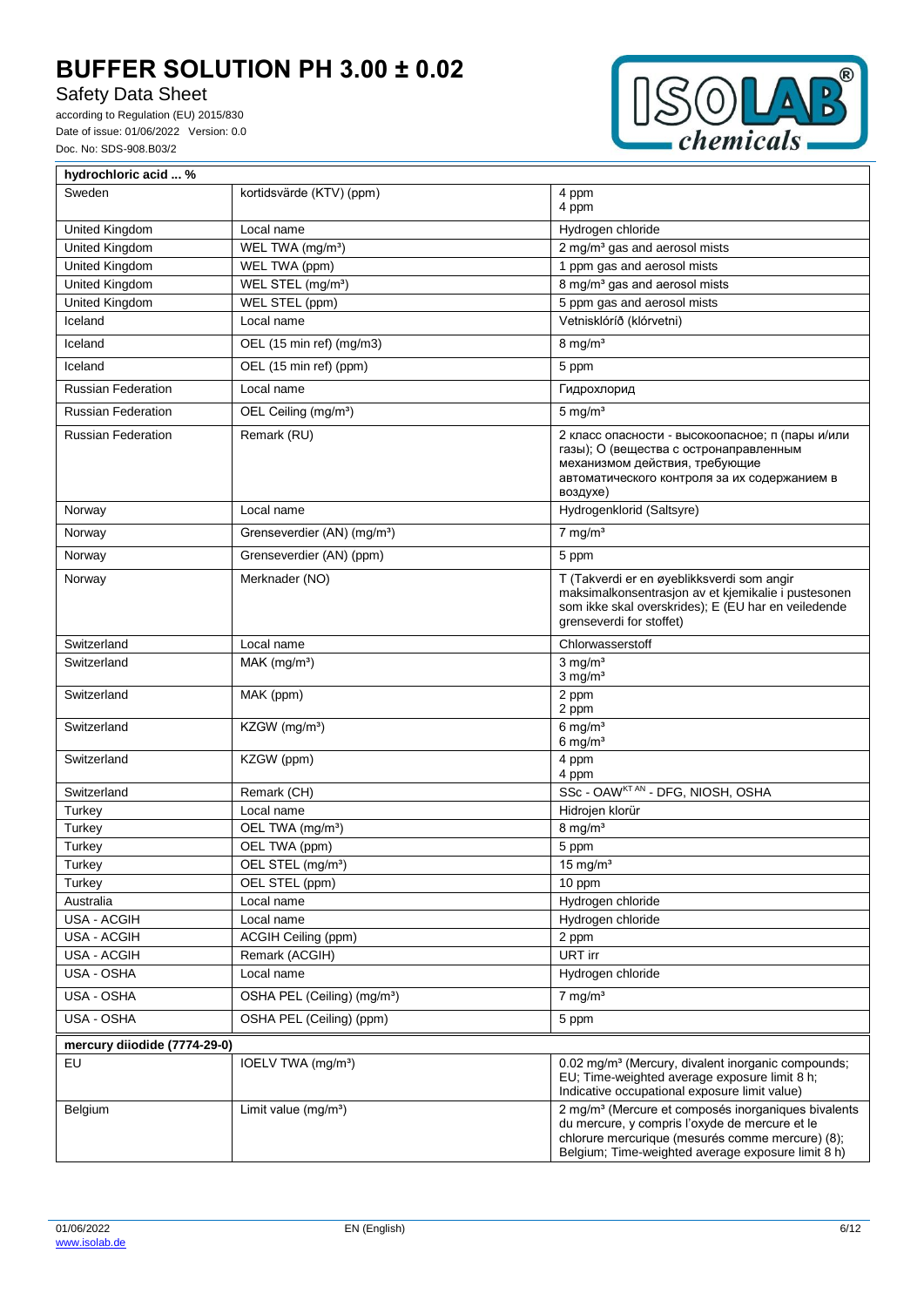# Safety Data Sheet

according to Regulation (EU) 2015/830 Date of issue: 01/06/2022 Version: 0.0 Doc. No: SDS-908.B03/2



| mercury diiodide (7774-29-0) |                                         |                                                                                                                                                                                                                                               |
|------------------------------|-----------------------------------------|-----------------------------------------------------------------------------------------------------------------------------------------------------------------------------------------------------------------------------------------------|
| France                       | $VME$ (mg/m <sup>3</sup> )              | 0.02 mg/m <sup>3</sup> (Mercure et composés bivalents du<br>mercure, y compris l'oxyde de mercure et le chlorure<br>de mercurique; France; Time-weighted average<br>exposure limit 8 h; VRC: Valeur réglementaire<br>contraignante)           |
| <b>Netherlands</b>           | Grenswaarde TGG 8H (mg/m <sup>3</sup> ) | 0.02 mg/m <sup>3</sup> (Kwik en tweewaardige anorganische<br>kwikverbindingen (gemeten als kwik); Netherlands;<br>Time-weighted average exposure limit 8 h; Public<br>occupational exposure limit value; als Hg)                              |
| United Kingdom               | WEL TWA (mg/m <sup>3</sup> )            | 0.02 mg/m <sup>3</sup> Mercury divalent inorganic compounds<br>including mercuric oxide and mercuric chloride<br>(measured as mercury); United Kingdom; Time-<br>weighted average exposure limit 8 h; Workplace<br>exposure limit (EH40/2005) |
| USA - ACGIH                  | ACGIH TWA (mg/m <sup>3</sup> )          | 0.025 mg/m <sup>3</sup> (Mercury, Inorganic forms, as Hg; USA;<br>Time-weighted average exposure limit 8 h; TLV -<br>Adopted Value)                                                                                                           |
| potassium iodide (7681-11-0) |                                         |                                                                                                                                                                                                                                               |
| Belgium                      | Limit value (mg/m <sup>3</sup> )        | 0.1 mg/m <sup>3</sup> (lode et iodures (vapeur et aérosol);<br>Belgium; Time-weighted average exposure limit 8 h)                                                                                                                             |
| Belgium                      | Limit value (ppm)                       | 0.01 ppm (lode et iodures (vapeur et aérosol);<br>Belgium; Time-weighted average exposure limit 8 h)                                                                                                                                          |
| USA - ACGIH                  | ACGIH TWA (ppm)                         | 0.01 ppm (lodides; USA; Time-weighted average<br>exposure limit 8 h; TLV - Adopted Value; Inhalable<br>fraction and vapor)                                                                                                                    |

## **8.2. Exposure controls**

#### **Appropriate engineering controls:**

Ensure good ventilation of the work station.

### **Hand protection:**

Protective gloves

**Eye protection:**

Protective goggles

#### **Skin and body protection:**

Wear suitable protective clothing

#### **Respiratory protection:**

In case of insufficient ventilation, wear suitable respiratory equipment

#### **Environmental exposure controls:**

Avoid release to the environment.

| <b>SECTION 9: Physical and chemical properties</b> |                                                       |      |  |
|----------------------------------------------------|-------------------------------------------------------|------|--|
| 9.1.                                               | Information on basic physical and chemical properties |      |  |
| Physical state                                     | : Liquid                                              |      |  |
| Appearance                                         | : Liquid.                                             |      |  |
| Colour                                             | : Colourless. According to product specification.     |      |  |
| Odour                                              | characteristic.<br>÷                                  |      |  |
| Odour threshold                                    | : No data available                                   |      |  |
| рH                                                 | $: 2.98 - 3.02$ at 20 $^{\circ}$ C                    |      |  |
| Relative evaporation rate (butylacetate=1)         | : No data available                                   |      |  |
| Melting point                                      | : 0 °C                                                |      |  |
| Freezing point                                     | : No data available                                   |      |  |
| Boiling point                                      | : 100 $^{\circ}$ C                                    |      |  |
| Flash point                                        | : No data available                                   |      |  |
| Auto-ignition temperature                          | : No data available                                   |      |  |
| Decomposition temperature                          | : No data available                                   |      |  |
| 01/06/2022                                         | EN (English)                                          | 7/12 |  |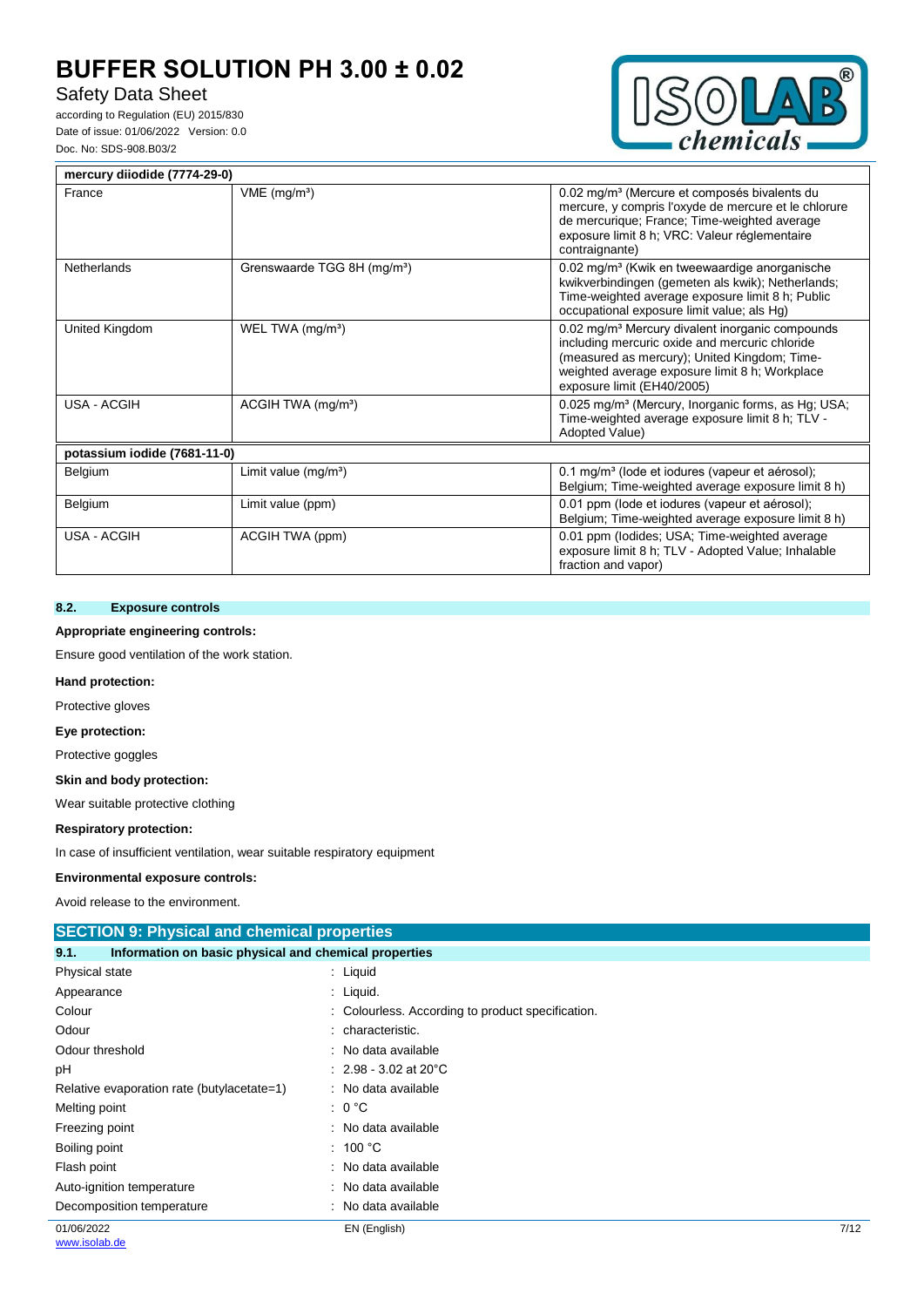# Safety Data Sheet

according to Regulation (EU) 2015/830 Date of issue: 01/06/2022 Version: 0.0 Doc. No: SDS-908.B03/2



| Flammability (solid, gas)        | : Not self-igniting               |
|----------------------------------|-----------------------------------|
| Vapour pressure                  | : 23 hPa (at 20 $^{\circ}$ C)     |
| Relative vapour density at 20 °C | : No data available               |
| Relative density                 | : No data available               |
| Density                          | : 1.001 g/cm <sup>3</sup> (20 °C) |
| Solubility                       | : Miscible with water.            |
| Log Pow                          | : No data available               |
| Viscosity, kinematic             | : No data available               |
| Viscosity, dynamic               | : No data available               |
| Explosive properties             | : Not explosive.                  |
| Oxidising properties             | : No data available               |
| Explosive limits                 | $\therefore$ No data available.   |
|                                  |                                   |

## **9.2. Other information**

No additional information available

## **SECTION 10: Stability and reactivity**

## **10.1. Reactivity**

The product is non-reactive under normal conditions of use, storage and transport.

#### **10.2. Chemical stability**

Stable under normal conditions.

#### **10.3. Possibility of hazardous reactions**

No dangerous reactions known under normal conditions of use.

#### **10.4. Conditions to avoid**

None under recommended storage and handling conditions (see section 7).

#### **10.5. Incompatible materials**

No additional information available

#### **10.6. Hazardous decomposition products**

Under normal conditions of storage and use, hazardous decomposition products should not be produced.

## **SECTION 11: Toxicological information**

| Information on toxicological effects<br>11.1. |                      |
|-----------------------------------------------|----------------------|
| Acute toxicity                                | : Not classified     |
| potassium hydrogen phthalate (877-24-7)       |                      |
| LD50 oral rat                                 | > 3200 mg/kg (Rat)   |
| mercury diiodide (7774-29-0)                  |                      |
| LD50 oral rat                                 | 18 mg/kg (Rat)       |
| potassium iodide (7681-11-0)                  |                      |
| LD50 oral rat                                 | 2779 mg/kg (Rat)     |
| LD50 dermal rabbit                            | 3160 mg/kg (Rabbit)  |
| Skin corrosion/irritation                     | Not classified<br>۰. |
| Serious eye damage/irritation                 | Not classified<br>÷  |
| Respiratory or skin sensitisation             | : Not classified     |
| Germ cell mutagenicity                        | Not classified<br>÷  |
| Carcinogenicity                               | Not classified<br>÷  |
| Reproductive toxicity                         | Not classified<br>÷. |
| STOT-single exposure                          | Not classified       |
| STOT-repeated exposure                        | Not classified<br>÷  |
| Aspiration hazard                             | Not classified       |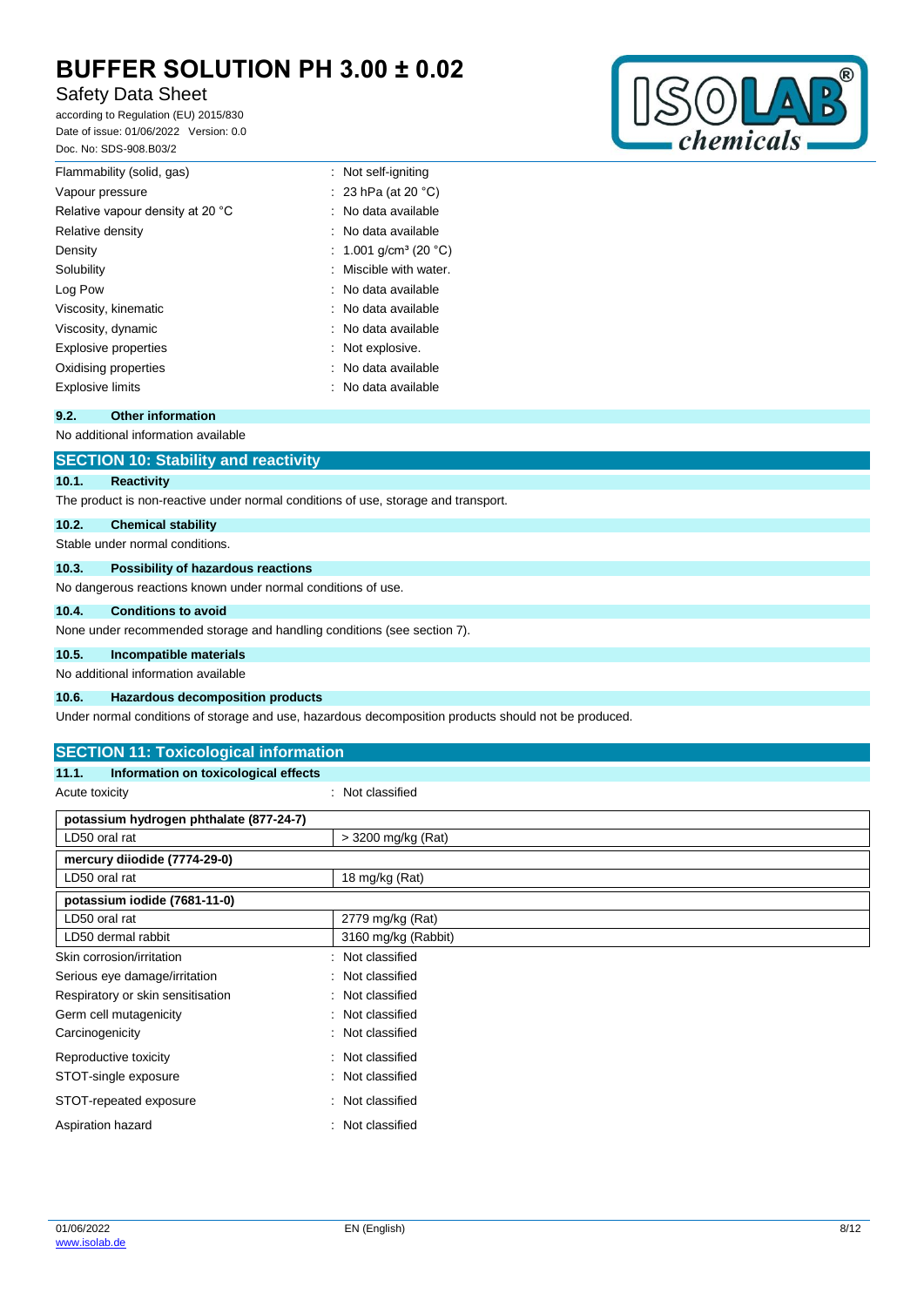# Safety Data Sheet

according to Regulation (EU) 2015/830 Date of issue: 01/06/2022 Version: 0.0 Doc. No: SDS-908.B03/2



## **SECTION 12: Ecological information**

## **12.1. Toxicity**

| Ecology - general |  |
|-------------------|--|
|                   |  |
|                   |  |
|                   |  |

ogy - general **interproduct is not considered harmful to aquatic organisms nor to cause long-term adverse** effects in the environment.

| hydrochloric acid  %         |                                         |
|------------------------------|-----------------------------------------|
| LC50 fish 1                  | 282 mg/l (LC50; 96 h; Gambusia affinis) |
| EC50 Daphnia 1               | < 56 mg/l (EC50; 72 h; Daphnia magna)   |
| mercury diiodide (7774-29-0) |                                         |
| Threshold limit algae 1      | $0.16$ mg/l (LC50; 18 h)                |
| potassium iodide (7681-11-0) |                                         |
| LC50 fish 1                  | 1788.85 mg/l (LC50; 96 h)               |
| EC50 Daphnia 1               | 483.68 mg/l (LC50; 48 h)                |

## **12.2. Persistence and degradability**

| hydrochloric acid  %            |                                                                                                                                   |  |
|---------------------------------|-----------------------------------------------------------------------------------------------------------------------------------|--|
| Persistence and degradability   | Biodegradability: not applicable. No (test) data on mobility of the components available.                                         |  |
| Biochemical oxygen demand (BOD) | Not applicable                                                                                                                    |  |
| Chemical oxygen demand (COD)    | Not applicable                                                                                                                    |  |
| <b>ThOD</b>                     | Not applicable                                                                                                                    |  |
| mercury diiodide (7774-29-0)    |                                                                                                                                   |  |
| Persistence and degradability   | Biodegradability: not applicable. Forming sediments in water. Biodegradability in soil: not<br>applicable. Adsorbs into the soil. |  |
| Biochemical oxygen demand (BOD) | Not applicable                                                                                                                    |  |
| Chemical oxygen demand (COD)    | Not applicable                                                                                                                    |  |
| <b>ThOD</b>                     | Not applicable                                                                                                                    |  |
| potassium iodide (7681-11-0)    |                                                                                                                                   |  |
| Persistence and degradability   | Biodegradability: not applicable.                                                                                                 |  |
| Biochemical oxygen demand (BOD) | Not applicable                                                                                                                    |  |
| Chemical oxygen demand (COD)    | Not applicable                                                                                                                    |  |
| <b>ThOD</b>                     | Not applicable                                                                                                                    |  |

#### **12.3. Bioaccumulative potential**

| potassium hydrogen phthalate (877-24-7)          |                                                               |  |
|--------------------------------------------------|---------------------------------------------------------------|--|
| Log Pow                                          | $-2.73$                                                       |  |
| Bioaccumulative potential                        | Bioaccumulation: not applicable.                              |  |
| hydrochloric acid  %                             |                                                               |  |
| Log Pow                                          | 0.25 (QSAR)                                                   |  |
| Bioaccumulative potential                        | Low potential for bioaccumulation (Log Kow $<$ 4).            |  |
| mercury diiodide (7774-29-0)                     |                                                               |  |
| Bioaccumulative potential                        | Bioaccumable.                                                 |  |
| potassium iodide (7681-11-0)                     |                                                               |  |
| Bioaccumulative potential                        | Not bioaccumulative.                                          |  |
| <b>Mobility in soil</b><br>12.4.                 |                                                               |  |
| hydrochloric acid  %                             |                                                               |  |
| Ecology - soil                                   | May be harmful to plant growth, blooming and fruit formation. |  |
| $\cdots$<br>Bosside of BBT control. Broadcasters |                                                               |  |

#### **12.5. Results of PBT and vPvB assessment**

No additional information available

#### **12.6. Other adverse effects**

No additional information available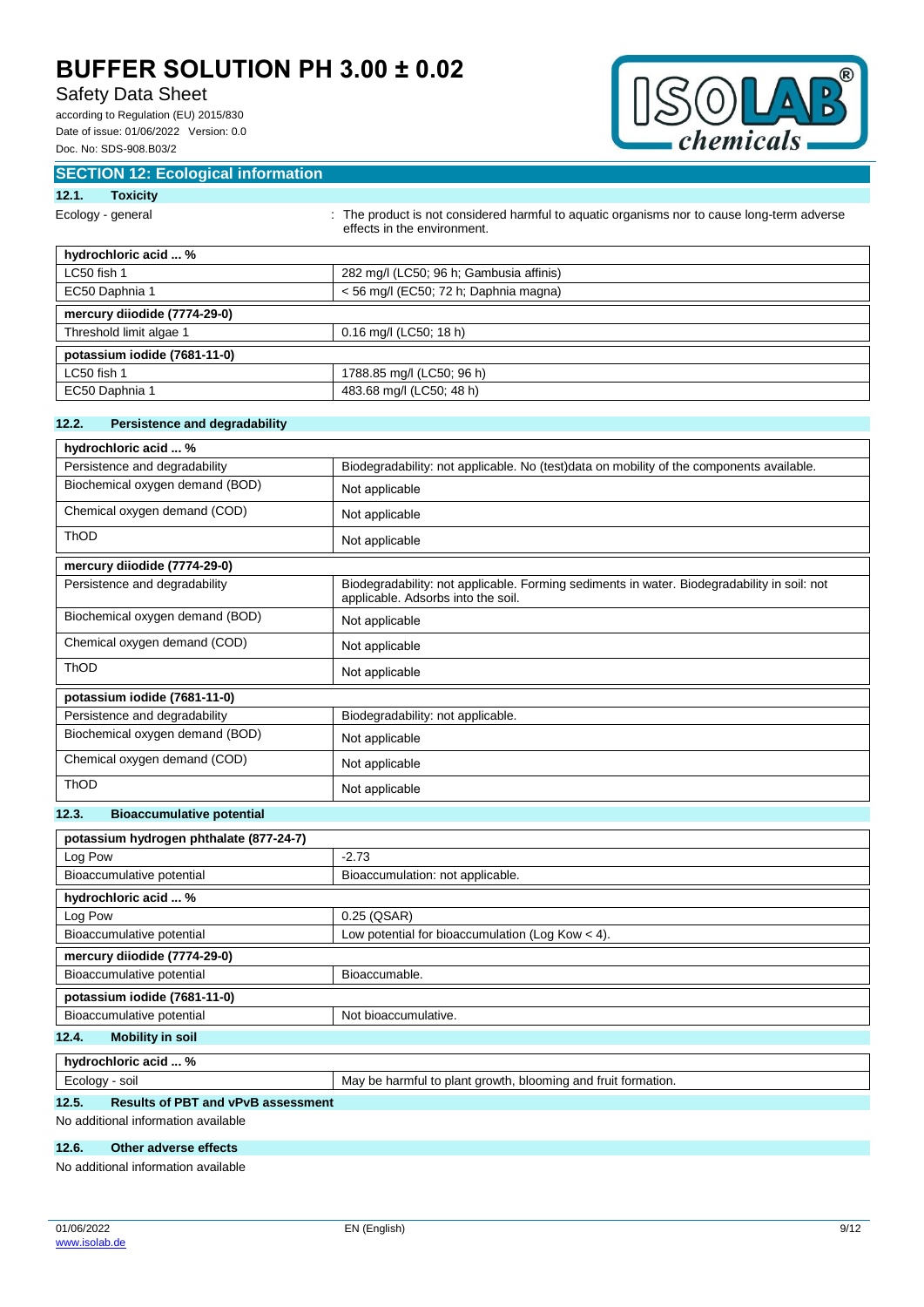# Safety Data Sheet

according to Regulation (EU) 2015/830 Date of issue: 01/06/2022 Version: 0.0 Doc. No: SDS-908.B03/2



### **SECTION 13: Disposal considerations**

#### **13.1. Waste treatment methods**

Waste treatment methods : Dispose of contents/container in accordance with licensed collector's sorting instructions.

#### **SECTION 14: Transport information** In accordance with ADR / RID / IMDG / IATA / ADN

| III accoluatice will ADN / NID / INIDG / IATA / ADN |                |                                        |                |                |
|-----------------------------------------------------|----------------|----------------------------------------|----------------|----------------|
| <b>ADR</b>                                          | <b>IMDG</b>    | <b>IATA</b>                            | <b>ADN</b>     | <b>RID</b>     |
| 14.1.<br><b>UN number</b>                           |                |                                        |                |                |
| Not applicable                                      | Not applicable | Not applicable                         | Not applicable | Not applicable |
| 14.2.<br>UN proper shipping name                    |                |                                        |                |                |
| Not applicable                                      | Not applicable | Not applicable                         | Not applicable | Not applicable |
| Not applicable                                      | Not applicable | Not applicable                         | Not applicable | Not applicable |
|                                                     |                |                                        |                |                |
| Transport hazard class(es)<br>14.3.                 |                |                                        |                |                |
| Not applicable                                      | Not applicable | Not applicable                         | Not applicable | Not applicable |
| Not applicable                                      | Not applicable | Not applicable                         | Not applicable | Not applicable |
| 14.4.<br><b>Packing group</b>                       |                |                                        |                |                |
| Not applicable                                      | Not applicable | Not applicable                         | Not applicable | Not applicable |
| 14.5.<br><b>Environmental hazards</b>               |                |                                        |                |                |
| Not applicable                                      | Not applicable | Not applicable                         | Not applicable | Not applicable |
|                                                     |                | No supplementary information available |                |                |

#### **14.6. Special precautions for user**

## **- Overland transport**

Not applicable

# **- Transport by sea**

Not applicable

## **- Air transport**

Not applicable

#### **- Inland waterway transport**

Not applicable

## **- Rail transport**

Not applicable

#### **14.7. Transport in bulk according to Annex II of Marpol and the IBC Code**

Not applicable

## **SECTION 15: Regulatory information**

**15.1. Safety, health and environmental regulations/legislation specific for the substance or mixture**

#### **15.1.1. EU-Regulations**

Contains no REACH substances with Annex XVII restrictions Contains no substance on the REACH candidate list Contains no REACH Annex XIV substances

#### **15.1.2. National regulations**

#### **Germany**

| VwVwS Annex reference                                                          | : Water hazard class (WGK) 1, low hazard to waters (Classification according to VwVwS, Annex<br>4) |       |
|--------------------------------------------------------------------------------|----------------------------------------------------------------------------------------------------|-------|
| 12th Ordinance Implementing the Federal<br>Immission Control Act - 12. BlmSchV | : Is not subject of the 12. BlmSchV (Hazardous Incident Ordinance)                                 |       |
| <b>Netherlands</b>                                                             |                                                                                                    |       |
| SZW-lijst van kankerverwekkende stoffen                                        | : None of the components are listed                                                                |       |
| SZW-lijst van mutagene stoffen                                                 | : None of the components are listed                                                                |       |
| 01/06/2022<br>www.isolab.de                                                    | EN (English)                                                                                       | 10/12 |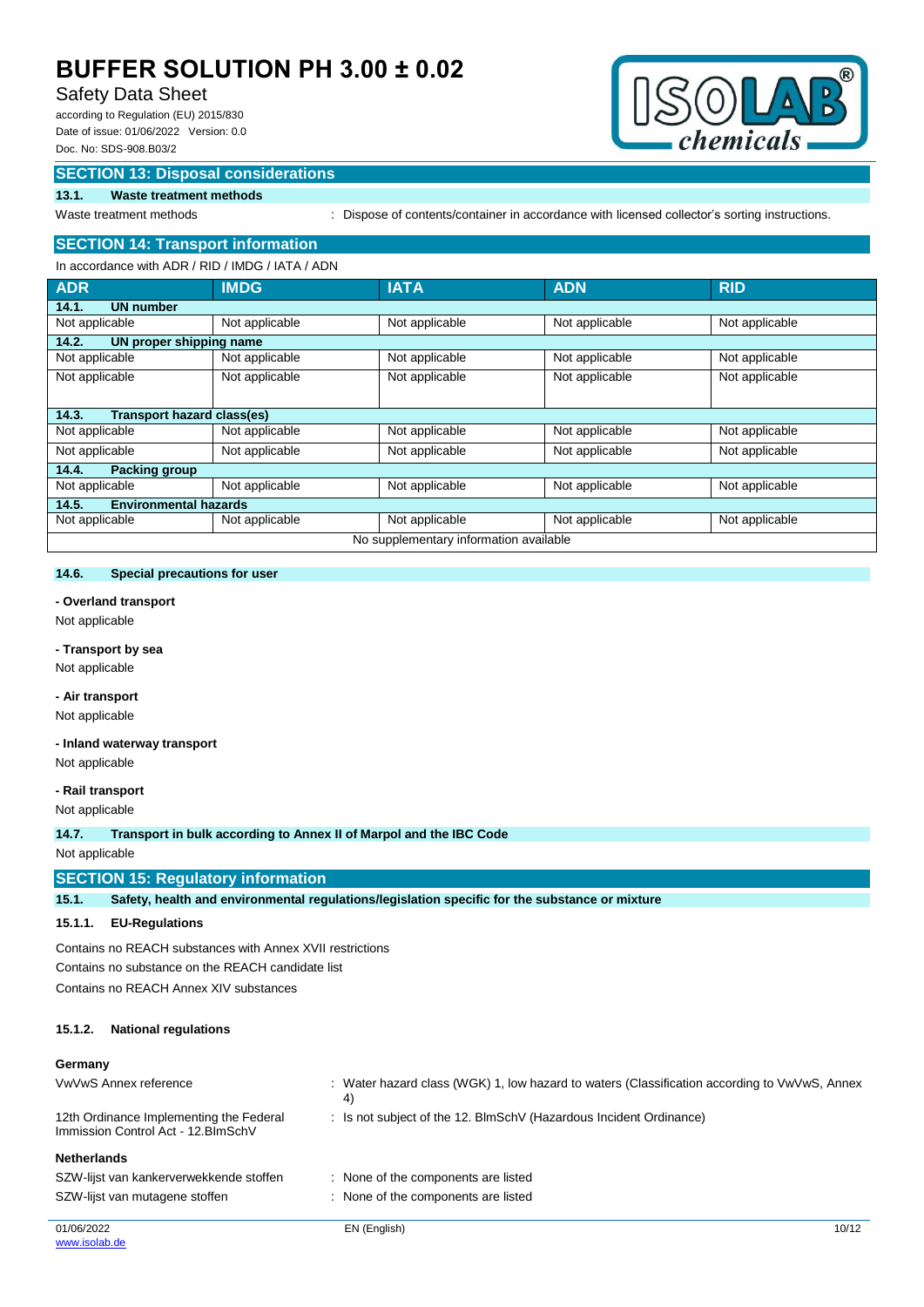# Safety Data Sheet

according to Regulation (EU) 2015/830 Date of issue: 01/06/2022 Version: 0.0



| Doc. No: SDS-908.B03/2                                                               |                                                                             | спети |
|--------------------------------------------------------------------------------------|-----------------------------------------------------------------------------|-------|
| NIET-limitatieve lijst van voor de voortplanting<br>giftige stoffen - Borstvoeding   | None of the components are listed                                           |       |
| NIET-limitatieve lijst van voor de voortplanting<br>giftige stoffen - Vruchtbaarheid | : None of the components are listed                                         |       |
| NIET-limitatieve lijst van voor de voortplanting<br>giftige stoffen – Ontwikkeling   | : None of the components are listed                                         |       |
| <b>Denmark</b>                                                                       |                                                                             |       |
| Recommendations Danish Regulation                                                    | : Young people below the age of 18 years are not allowed to use the product |       |

Pregnant/breastfeeding women working with the product must not be in direct contact with the product The requirements from the Danish Working Environment Authorities regarding work with carcinogens must be followed during use and disposal

#### **15.2. Chemical safety assessment**

No chemical safety assessment has been carried out

## **SECTION 16: Other information**

Abbreviations and acronyms:

| <b>ADN</b>   | European Agreement concerning the International Carriage of Dangerous Goods by Inland Waterways   |
|--------------|---------------------------------------------------------------------------------------------------|
| <b>ADR</b>   | European Agreement concerning the International Carriage of Dangerous Goods by Road               |
| <b>ATE</b>   | <b>Acute Toxicity Estimate</b>                                                                    |
| <b>BCF</b>   | <b>Bioconcentration factor</b>                                                                    |
| <b>CLP</b>   | Classification Labelling Packaging Regulation; Regulation (EC) No 1272/2008                       |
| <b>EC50</b>  | Median effective concentration                                                                    |
| <b>IARC</b>  | International Agency for Research on Cancer                                                       |
| <b>IATA</b>  | International Air Transport Association                                                           |
| <b>IMDG</b>  | International Maritime Dangerous Goods                                                            |
| <b>LC50</b>  | Median lethal concentration                                                                       |
| LD50         | Median lethal dose                                                                                |
| <b>OECD</b>  | Organisation for Economic Co-operation and Development                                            |
| <b>PBT</b>   | Persistent Bioaccumulative Toxic                                                                  |
| <b>REACH</b> | Registration, Evaluation, Authorisation and Restriction of Chemicals Regulation (EC) No 1907/2006 |
| <b>RID</b>   | Regulations concerning the International Carriage of Dangerous Goods by Rail                      |
| <b>SDS</b>   | Safety Data Sheet                                                                                 |
| vPvB         | Very Persistent and Very Bioaccumulative                                                          |

Data sources **State State State State State State State State State State State State State State State State State State State State State State State State State State State State State State State State State State Stat** COUNCIL of 16 December 2008 on classification, labelling and packaging of substances and mixtures, amending and repealing Directives 67/548/EEC and 1999/45/EC, and amending Regulation (EC) No 1907/2006.

| Full text of H- and EUH-statements: |                                                                                            |
|-------------------------------------|--------------------------------------------------------------------------------------------|
| Acute Tox. 1 (Dermal)               | Acute toxicity (dermal), Category 1                                                        |
| Acute Tox. 2 (Inhalation)           | Acute toxicity (inhal.), Category 2                                                        |
| Acute Tox. 2 (Oral)                 | Acute toxicity (oral), Category 2                                                          |
| Aquatic Acute 1                     | Hazardous to the aquatic environment - Acute Hazard, Category 1                            |
| Aquatic Chronic 1                   | Hazardous to the aquatic environment - Chronic Hazard, Category 1                          |
| Skin Corr. 1B                       | Skin corrosion/irritation, Category 1B                                                     |
| STOT RE 2                           | Specific target organ toxicity - Repeated exposure, Category 2                             |
| STOT SE 3                           | Specific target organ toxicity — Single exposure, Category 3, Respiratory tract irritation |
| H300                                | Fatal if swallowed.                                                                        |
| H310                                | Fatal in contact with skin.                                                                |
| H314                                | Causes severe skin burns and eye damage                                                    |
| H330                                | Fatal if inhaled.                                                                          |
| H335                                | May cause respiratory irritation.                                                          |
| H373                                | May cause damage to organs through prolonged or repeated exposure.                         |
| H400                                | Very toxic to aquatic life.                                                                |
| H410                                | Very toxic to aquatic life with long lasting effects.                                      |
| <b>EUH210</b>                       | Safety data sheet available on request.                                                    |